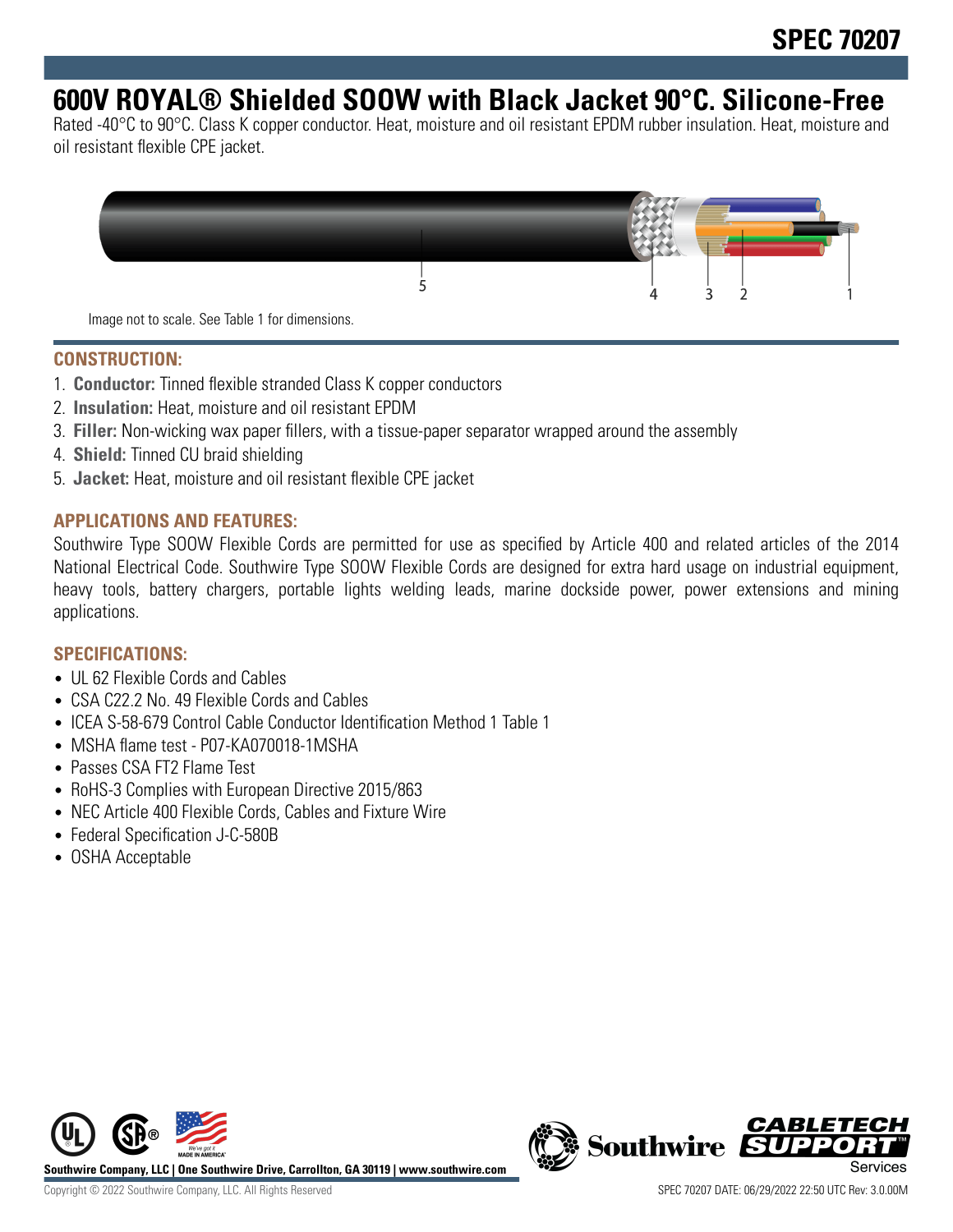# **Table 1 – Weights and Measurements**

| <b>Stock Number</b> | Cond. Size | Cond. Number     | Cond. Strands | Insul. Thickness | Jacket Thickness | Approx. OD |
|---------------------|------------|------------------|---------------|------------------|------------------|------------|
|                     | AWG/Kcmil  | Count            | # x AWG       | mil              | mil              | inch       |
| 570040              | 18         | $2\overline{ }$  | 16 X 30       | $30\,$           | 60               | 0.375      |
| 570046              | 18         | 3                | 16 X 30       | 30               | 60               | 0.39       |
| 570047              | 18         | $\overline{4}$   | 16 X 30       | $30\,$           | 60               | 0.405      |
| 571413              | 18         | $\overline{5}$   | 16 X 30       | $30\,$           | $80\,$           | 0.48       |
| 570050              | 18         | $\,6\,$          | 16 X 30       | $30\,$           | 80               | 0.495      |
| TBA                 | 18         | $\overline{7}$   | 16 X 30       | $30\,$           | $80\,$           | 0.52       |
| 570053              | 18         | $\, 8$           | 16 X 30       | $30\,$           | 80               | 0.535      |
| 570035              | 18         | 12               | 16 X 30       | $30\,$           | $80\,$           | 0.615      |
| 575066              | 18         | $16\,$           | 16 X 30       | $30\,$           | 95               | 0.74       |
| TBA                 | 18         | $20\,$           | 16 X 30       | $30\,$           | 95               | 0.79       |
| 576078              | 18         | $10$             | 16 X 30       | $30\,$           | $80\,$           | 0.641      |
| 571690              | 16         | 3                | 26 X 30       | $30\,$           | 60               | 0.415      |
| 571439              | 16         | $\overline{2}$   | 26 X 30       | $30\,$           | 60               | 0.420      |
| 570027              | 16         | 4                | 26 X 30       | $30\,$           | 60               | 0.45       |
| TBA                 | 16         | $\sqrt{5}$       | 26 X 30       | $30\,$           | 80               | 0.53       |
| TBA                 | 16         | 6                | 26 X 30       | $30\,$           | $80\,$           | 0.55       |
| TBA                 | 16         | $\overline{7}$   | 26 X 30       | $30\,$           | $80\,$           | 0.56       |
| 570031              | 16         | 8                | 26 X 30       | $30\,$           | $80\,$           | 0.59       |
| TBA                 | 16         | $10$             | 26 X 30       | $30\,$           | 80               | 0.66       |
| 570012              | 16         | 12               | 26 X 30       | $30\,$           | 95               | 0.71       |
| 570013              | 16         | 16               | 26 X 30       | $30\,$           | 95               | 0.79       |
| TBA                 | 16         | $20\,$           | 26 X 30       | $30\,$           | 95               | 0.85       |
| 587862              | 14         | $\overline{2}$   | 41 X 30       | $30\,$           | 80               | 0.535      |
| 571277              | 14         | 3                | 41 X 30       | $30\,$           | $80\,$           | 0.545      |
| 570008              | 14         | $\overline{4}$   | 41 X 30       | $30\,$           | 80               | 0.59       |
| TBA                 | 14         | $\overline{5}$   | 41 X 30       | 30               | 95               | 0.68       |
| TBA                 | 14         | $\boldsymbol{6}$ | 41 X 30       | $30\,$           | 95               | 0.72       |
| TBA                 | 14         | $\overline{7}$   | 41 X 30       | $30\,$           | 95               | 0.72       |
| TBA                 | 14         | $\, 8$           | 41 X 30       | $30\,$           | 95               | 0.77       |
| TBA                 | 14         | 12               | 41 X 30       | 30               | 95               | 0.925      |
| 571316              | 12         | $2\overline{ }$  | 65 X 30       | 30               | 95               | 0.595      |
| 571400              | 12         | $\mathfrak{Z}$   | 65 X 30       | $30\,$           | 95               | 0.625      |
| 569989              | 12         | $\overline{4}$   | 65 X 30       | 30               | 95               | 0.675      |
| TBA                 | 12         | 5                | 65 X 30       | $30\,$           | 95               | 0.735      |
| TBA                 | 12         | $\,6\,$          | 65 X 30       | 30               | 95               | 0.78       |
| TBA                 | 12         | $\overline{7}$   | 65 X 30       | 30               | 95               | 0.78       |
| <b>TBA</b>          | 12         | $\, 8$           | 65 X 30       | 30               | 95               | 0.835      |
| TBA                 | 10         | $\mathfrak{Z}$   | 104 X 30      | 45               | 95               | 0.66       |
| 585957              | 10         | $\overline{4}$   | 104 X 30      | 45               | 95               | 0.685      |
| TBA                 | 10         | $\overline{4}$   | 104 X 30      | 45               | 95               | 0.71       |

All dimensions are nominal and subject to normal manufacturing tolerances

◊ Cable marked with this symbol is a standard stock item